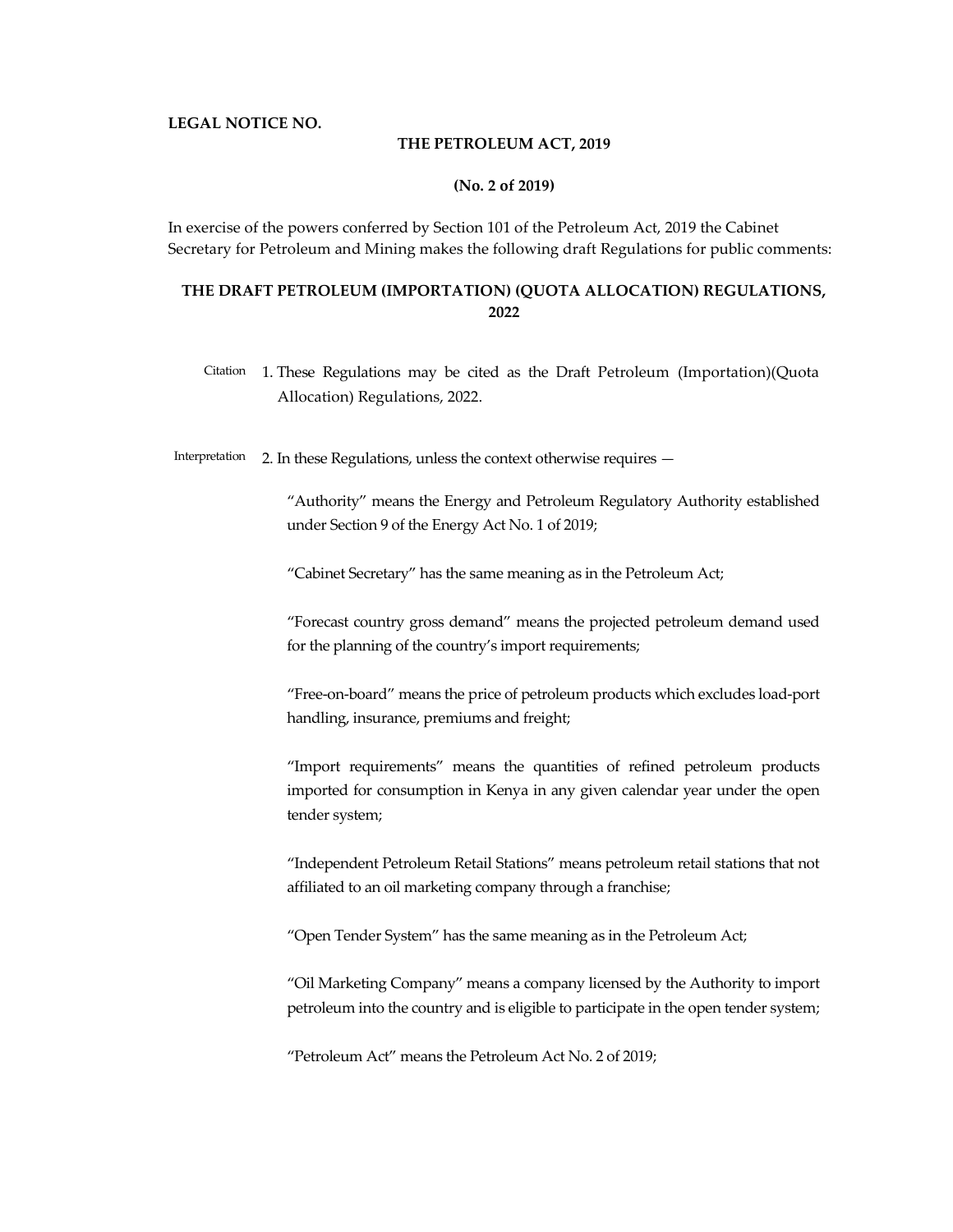|                                                   | "Petroleum products quota allocation" means the percentage of import<br>requirements, allocated to National Oil Corporation of Kenya as established under<br>Regulation 3 of these Regulations;                                                                                  |
|---------------------------------------------------|----------------------------------------------------------------------------------------------------------------------------------------------------------------------------------------------------------------------------------------------------------------------------------|
|                                                   | "Quota-holder" means a licensed entity who has been allocated petroleum<br>products import quota;                                                                                                                                                                                |
|                                                   | "Strategic Reserve Facility." means a petroleum bulk storage depot designated as<br>such by the Cabinet Secretary through a gazette notice;                                                                                                                                      |
|                                                   | "Transit petroleum demand" means the quantity of petroleum products imported<br>through Kenya but meant for consumption outside Kenya.                                                                                                                                           |
| Petroleum Products<br>Quota Allocation            | 3. (1) There is established a percentage of the import requirements to be known as the<br>Petroleum Products Quota Allocation.                                                                                                                                                   |
|                                                   | (2) The Petroleum Products Quota Allocation shall be imported by the National Oil<br>Corporation of Kenya.                                                                                                                                                                       |
|                                                   | (3) The Petroleum Products Quota Allocation shall be as set out in the First Schedule.                                                                                                                                                                                           |
|                                                   | (4) The purpose of the Quota Allocation will be to ensure-<br>(i) Security of supply in times of uncertainties;<br>(ii) Price stabilization in an un-regulated pricing regime; and<br>(iii) Strategic stock requirement as may be specified by the Cabinet Secretary<br>are met. |
| Commercial terms and<br>freight costs             | 4. (1) All commercial terms of trade, will be as determined in the Open Tender System.                                                                                                                                                                                           |
|                                                   | (2) Provided that the commercial terms in sub-regulation (1) shall not compromise<br>the security of supply of the country or the quality of petroleum products as<br>specified by Kenya Standards and the requirements of the pipeline operator.                                |
|                                                   | (3) The free-on-board price will be based on the provisions of the Open Tender<br>System agreement.                                                                                                                                                                              |
| Re-allocation of Petroleum<br><b>Import Quota</b> | 5. (1) Where a quota-holder has not contracted for the total quantity by the $1st$ day of<br>every month of the quarter, it shall return the unused portion of the import-quota<br>quantity to the Open Tender System for re-allocation.                                         |
|                                                   | (2) The Cabinet Secretary shall re-allocate the unused import quota through the<br>Open Tender System.                                                                                                                                                                           |